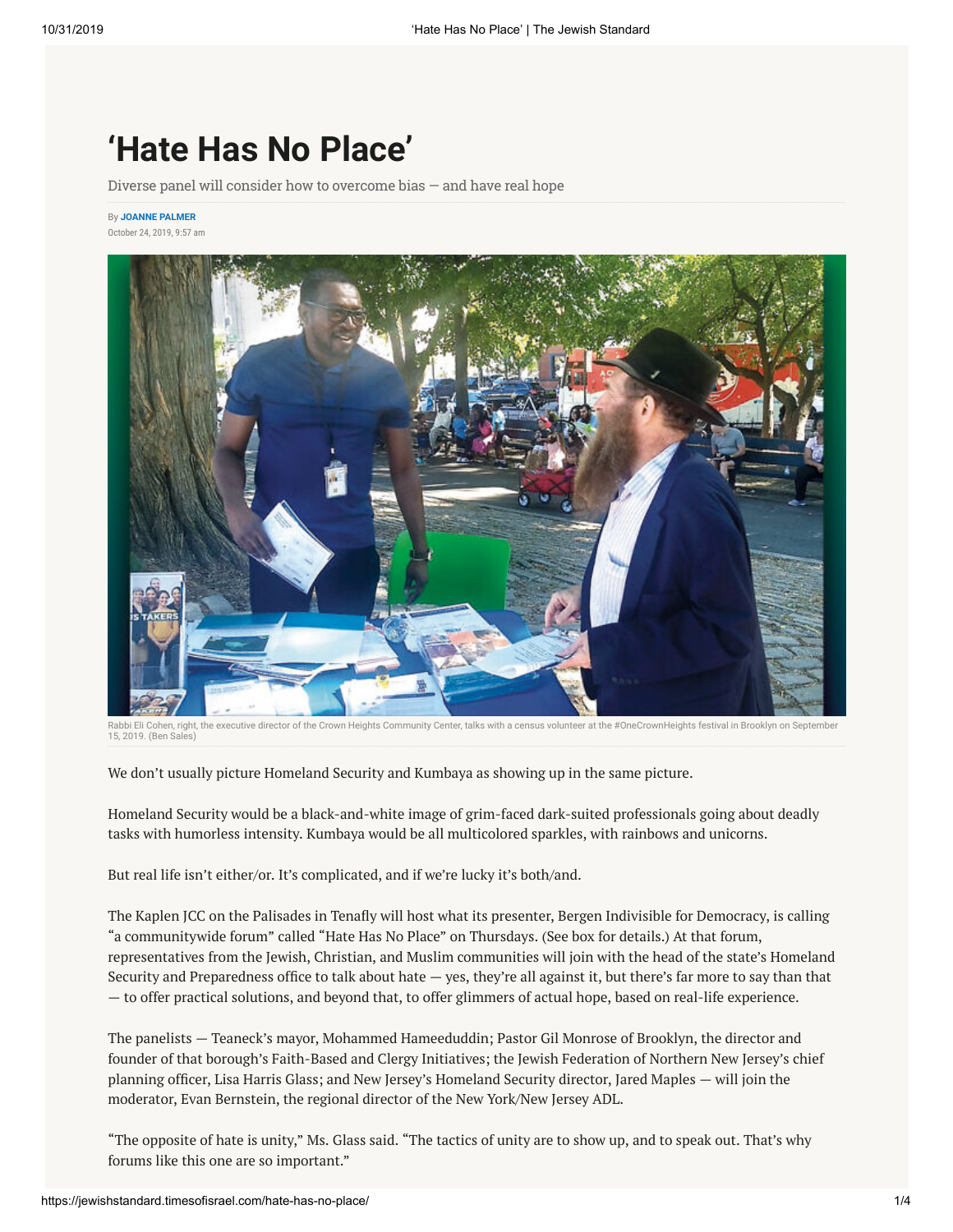## 10/31/2019 'Hate Has No Place' | The Jewish Standard

Mr. Hameeduddin will talk about "the spike in hate crimes"  $-$  a spike the ADL documents  $-$  "and about how rhetoric is inflaming it," he said. He also will talk about how different kinds of hate — anti-Semitism, anti-Muslim sentiment, racism, fear and loathing of the LGBT community "all intersect," he said. "The same people who don't like Jews don't like Muslims."

Mr. Hameeduddin is a realist and an optimist; he's a member of the Shalom Hartman Institute's Muslim Leadership Initiative, and as a civic leader in Teaneck he's comfortable with the local Jewish community, as it is with him.

At the panel, he said, "I hope to touch on anti-Semitism in the Muslim world, and the reverse, anti-Muslim feeling in the Jewish world," he said. "This is something that we have to discuss. I don't have a solution for it, but we can't deny that a lot of it is coming out, and that we have to find safe places to tackle this necessary conversation."

It's really hard, he acknowledged; because of the tensions between Israelis and Palestinians, "the moment you start talking bout that, it just goes totally off the rails."

But we can no longer afford that derailment, he said; "We have to figure out how to talk about it."



d Hameeduddin, left, Gil Monrose, Lisa Harris Glass, Jared Maples

There is much that the Muslim community can learn from the Jewish community, Mr. Hameeduddin said. "We should not forget history. It is important for people to understand where the Jewish community came from. We can learn from that history about how to be integrated into the American dream."

Jews are particularly vulnerable, he added. "When hate starts, the Jewish community always is the canary in the coal mine. And the Jewish and African-American communities go hand-in-hand with that, and then it just sort of trickles down from there."

Still, he has hope. "There are a lot of good things happening that people don't see," he said. He talked about Bergen County Freeholder Tracy Zur's We The People Foundation, which brings children from a wide range of backgrounds together, to do public service projects together and to talk to each other as people. "That's how it starts," he said. "You get people to get to know each other. To break bread together.

"It takes a lot of effort and organization to get to know each other." But for him, in Teaneck, it can work. "It's like my kids, when there is a knock on the door on Shabbes, kids wanting to play with my kids. And my kids know that on Shabbes when they play we turn off the TV.

"That kind of awareness doesn't happen when you meet at a synagogue." That's more formal. More stilted. "But it happens when you sit in someone's sukkah. And it's the same thing on Ramadan."

Beyond hate, there is friendship, Mr. Hameeduddin said. There can be genuine friendship, and that always is worth pursing.

Pastor Monrose will talk about the work he does with the Caribbean- and African-American communities in Crown Heights, and with the Jewish community there as well. "I feel very good about it, because we really have put a lot of work into collaboration and community building over the last few years," he said. "So although there has been a spike in hate crimes, we believe that we have worked very hard to connect our different communities to work together as one."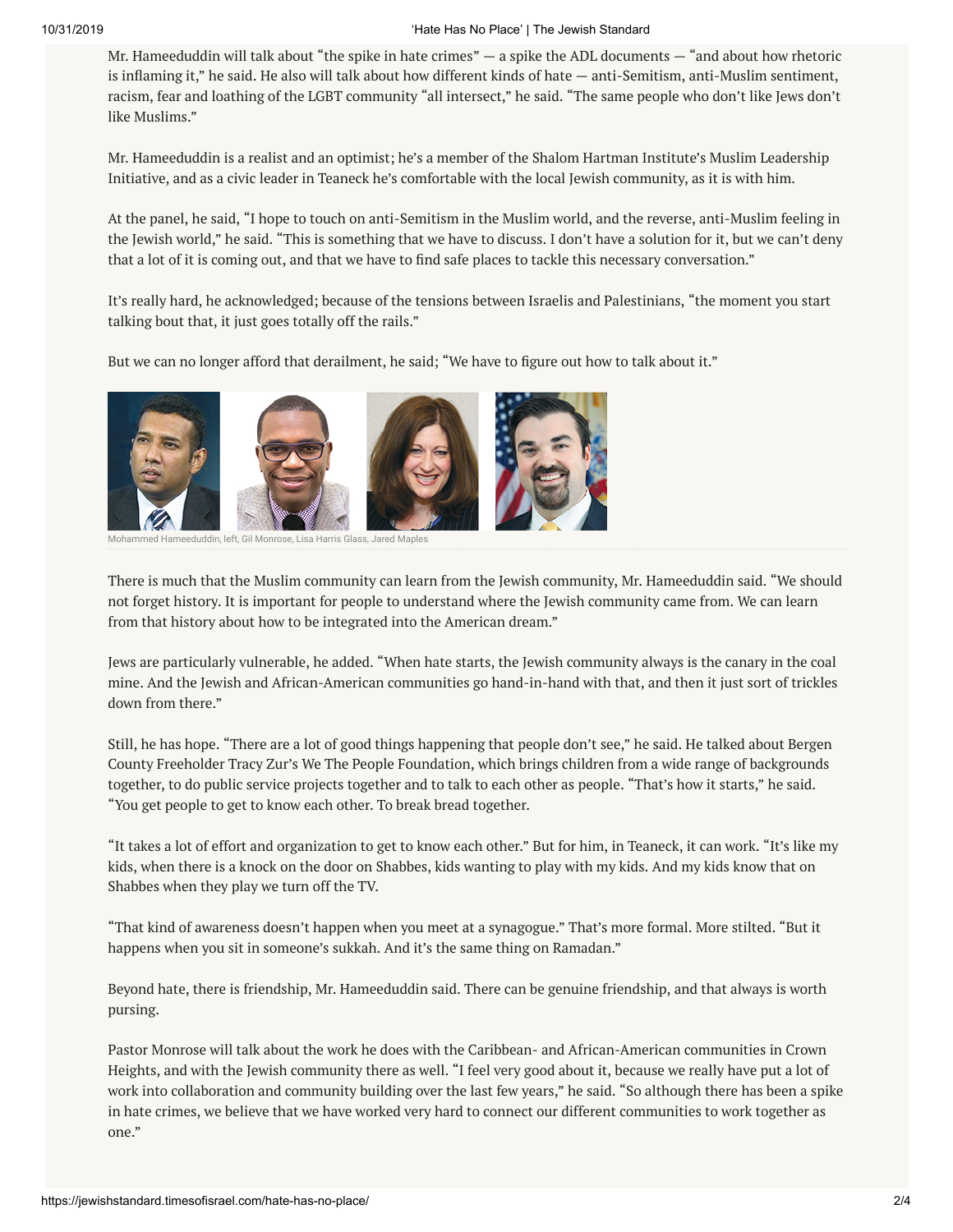## 10/31/2019 'Hate Has No Place' | The Jewish Standard

On a Sunday in mid-September, the One Crown Heights Neighborhood Festival "brought together the entire community," Pastor Monrose said. "We had young Muslim children playing soccer with Jewish children, and with immigrants from the Caribbean community playing with African Americans. It was an opportunity for us to look at the diversity, at the beautiful mosaic that we are."

Crown Heights is an extraordinarily diverse community; its residents range from chasidic Jews through immigrants from Africa and the Caribbean to African Americans whose families came up from the south to, now, "young white millennials, who are leaving Manhattan in droves and coming to Crown Heights," Pastor Monrose said. "And we see that as a strength. Gentrification is an issue in terms of the socioeconomic dynamic, and it comes with its challenges, but I think that we are poised to deal with all of this." It will be good for the neighborhood he said.

So, it sounds like he has hope. Is that accurate? "Yes, I have hope!" he said.

"First of all, I am a faith leader, and our spiritual outlook always is about hope. Even in the darkest moments, you can never give up on hope, because if you do that you are giving up on all humanity. So I am always hopeful, because I am alive.

"And when we come together, when we are at the table together, we share the joys as well as the dark parts, the sorrows. So I am very hopeful that we will continue to march on.

"I think that when we come together to unify and tackle problems, we are in a good place, even though there are some bad characters.

"The world we live in is a very dangerous place. I am not downplaying that. But on a community level, we are unified."

Mr. Maples heads the state Homeland Security office. "The office in New Jersey fills a unique role in the intelligence and law enforcement community," he said. "In a lot of other states, there is not necessarily a one-stop shop for all the things that could happen, but we are that one stop. That means that every suspicious activity report in the state, for example, funnels through my office. That includes everything that goes to the FBI, and includes everything down to the local level.

"The local community is on the front lines; if anything seems off, if someone is probing something or doing something that feels not right, we can coordinate the investigation and do it in partnership with the local and state police and the FBI.

"We have seen such a great response from the 'If you see something say something' campaign, because we have had such a great response from the community.

"We have had a great success at stopping attacks before they became something when someone could get hurt. We have a lot more to go - but we have a great coordinated program in New Jersey."

Every state develops its own Homeland Security office in the way that makes most sense for local sensibilities, politics, and concerns, Mr. Maples said. Some are just advisory offices, but New Jersey's is a full agency, "and it is the second biggest in the United States"; only New York's is bigger. As its head, he is a member of Governor Phil Murphy's cabinet and reports directly to him. Most of his staff are state employees, he added.

Mr. Maples plans to talk to the crowd at the JCC about "the interfaith advisory council," he said. "It was first started under Governor Christie, with about 200 members, give or take. We have focused on trying to expand our membership across all the faiths. The Jewish faith is well represented. We have about 3,000 members now. We meet quarterly, and we get several hundred folks at the meetings.

"We push out intelligence products; when something happens, we get them on the phone and tell them as much as we can."